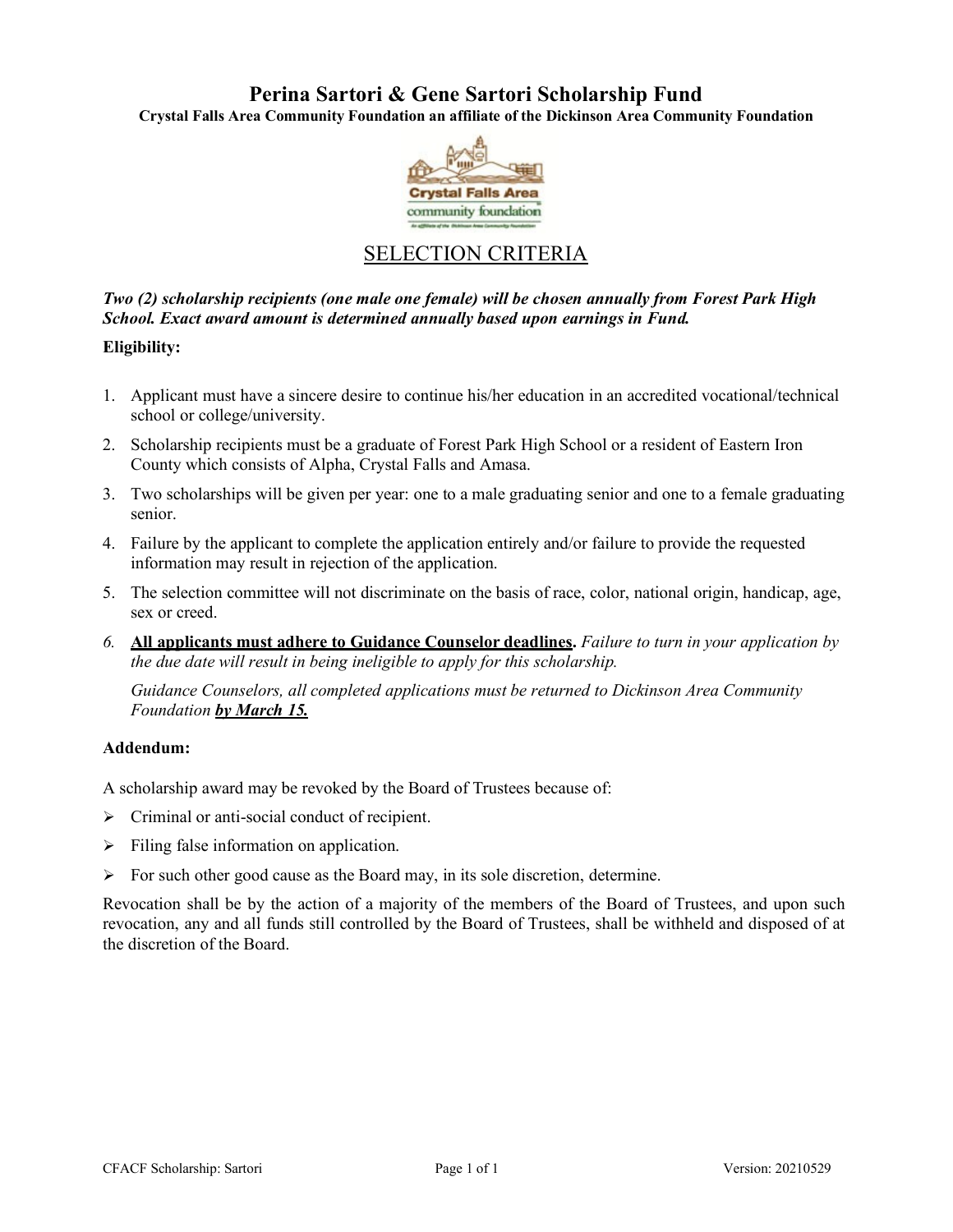

# *Perina Sartori & Gene Sartori Scholarship*

**Crystal Falls Area Community Foundation Fund an affiliate of the Dickinson Area Community Foundation**

| <b>Date</b>                                                                                                                                                                                                                                                |  |  |  |
|------------------------------------------------------------------------------------------------------------------------------------------------------------------------------------------------------------------------------------------------------------|--|--|--|
| <b>Full Name</b>                                                                                                                                                                                                                                           |  |  |  |
| <b>Street Address</b>                                                                                                                                                                                                                                      |  |  |  |
| <b>City ST ZIP Code</b>                                                                                                                                                                                                                                    |  |  |  |
| Home & Cell Phone                                                                                                                                                                                                                                          |  |  |  |
| <b>E-Mail (Required)</b>                                                                                                                                                                                                                                   |  |  |  |
| GPA:                                                                                                                                                                                                                                                       |  |  |  |
| Name of College or University you plan to attend:                                                                                                                                                                                                          |  |  |  |
| Have you applied for admission?                                                                                                                                                                                                                            |  |  |  |
| Have you been accepted?                                                                                                                                                                                                                                    |  |  |  |
| Intended field of study:                                                                                                                                                                                                                                   |  |  |  |
| Have you applied for other scholarships?                                                                                                                                                                                                                   |  |  |  |
| Have you been granted a scholarship? If so, name of scholarship & amount:                                                                                                                                                                                  |  |  |  |
|                                                                                                                                                                                                                                                            |  |  |  |
| Please include the following with the application:                                                                                                                                                                                                         |  |  |  |
| 1. Copy of high school transcripts                                                                                                                                                                                                                         |  |  |  |
| <b>Application Deadline</b>                                                                                                                                                                                                                                |  |  |  |
| All applicants must adhere to the Guidance Counselor deadlines. Guidance counselors must<br>forward applications to Dickinson Area Community Foundation by March 15.                                                                                       |  |  |  |
| <b>Agreement and Signature</b>                                                                                                                                                                                                                             |  |  |  |
| By submitting this application, I affirm that the facts set forth in it are true and complete. I understand<br>any false statements, omissions, or other misrepresentations made by me on this application may result<br>in rejection of this application. |  |  |  |
| Name (printed)                                                                                                                                                                                                                                             |  |  |  |
| Signature                                                                                                                                                                                                                                                  |  |  |  |
| Date                                                                                                                                                                                                                                                       |  |  |  |